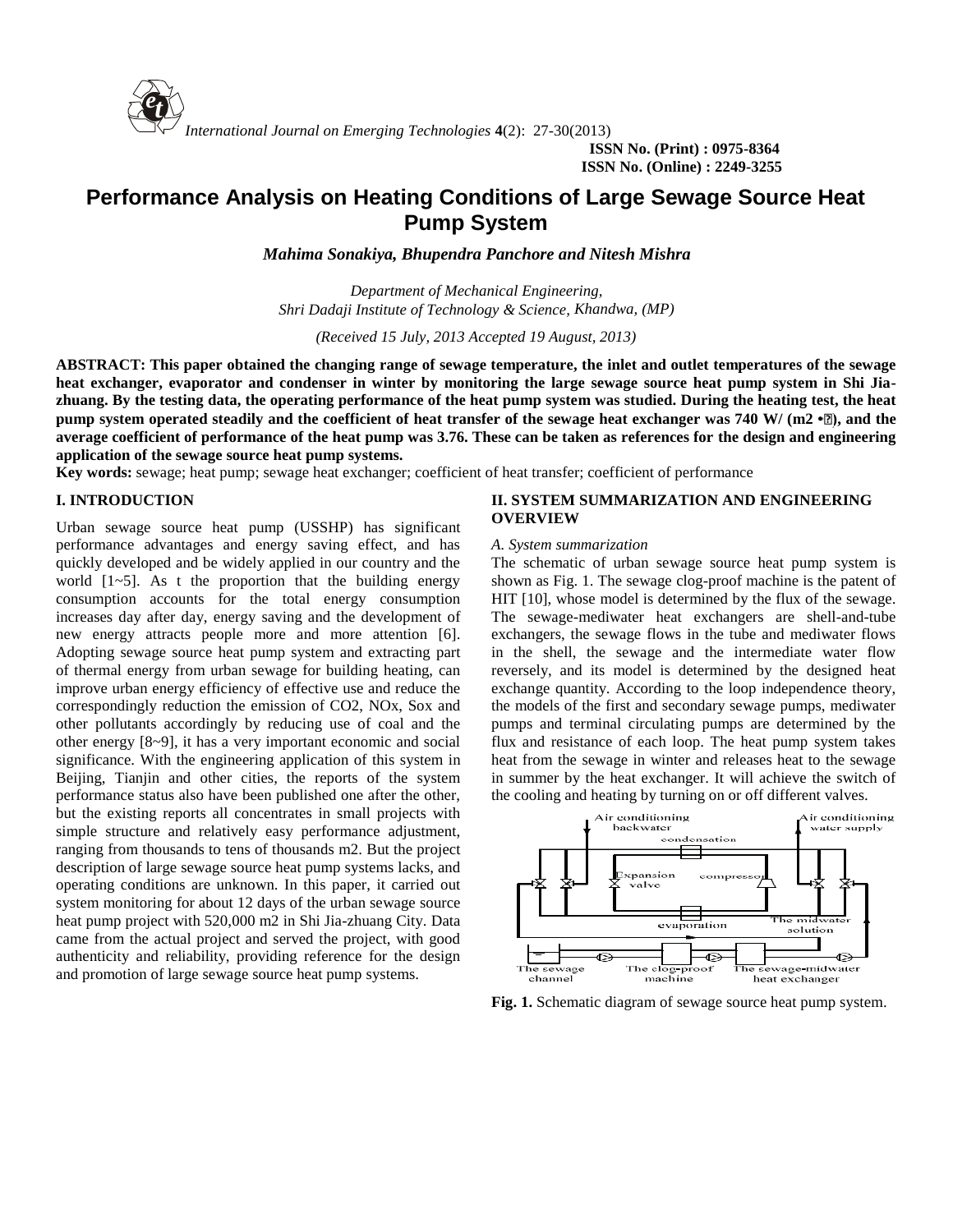### *B. Engineering overview*

The total building area of this engineering is 800,000 m2, and the first phase project with the area of 520,000 m2 adopted the urban sewage source heat pump system providing floor radiant heating and fan-coil heating in for the commercial area in winter, cold water for commercial buildings in summer and hot water supply for buildings without domestic hot water. The project is divided into high and low section independent systems, the design heat load of the high section is 7596kW and adopted 4 sewage heat pump units; the design heat load of the low section is 11372kW and adopted 3 sewage heat pump units, the total design heat load is 18968kW, air-conditioning cooling load is 7316kW in summer. There is a urban channel about 400 m away from the community, it measured the sewage temperature  $16 \sim 18$  c in winter and  $22 \sim 24$  c in summer, the flow meets the requirement of the project, the sewage is suitable as the low heat and cold source of the project.

# **III. ANALYSIS ON SYSTEM PERFORMANCE DATA**

The project achieved computer control on all the equipment of the machine room, including start and stop control and the test and record of all the loop temperature. The experiment collected the condenser and evaporator temperature of the heat pump units of high zone 1 #, and low zone 3 # and all the loop flow, the sampling interval is 30 minutes. Sampling time was January 28, 2009 to February 8, lasting 12 days. The equipment selection of high1# and low 3# is shown inTable.1.

Table.1 Equipment selection of sewage source heat pump of high1# and low 3#

| Heat pump unit (high section)       | heat exchanger amount of 2532kW;<br>input power of 620kW                               |
|-------------------------------------|----------------------------------------------------------------------------------------|
| Heat pump unit (low section)        | heat exchanger amount of 2843kW,<br>input power of 670kW                               |
| Sewage heat exchanger (high section | heat exchanger area: 600m <sup>2</sup> ,<br>heat exchanger of 2576kW                   |
| Sewage heat exchanger (low section  | heat exchanger area: $600m^2$ ,<br>heat exchanger of 2893kW                            |
| Sewage pump                         | Flow rate of $300 \text{ m}^3/\text{h}$ , head of<br>delivery<br>of 16m, power of 22kW |
| Intermediate water cycle pump       | Flow rate of 300 m <sup>3</sup> /h, head of<br>delivery<br>of 25m, power of 37kW       |
| Terminal water cycle pump           | Flow rate of $240 \text{ m}^3$ /h, head of<br>delivery<br>of 38m, power of 45kW        |

A. Screening of effective data of system running January 28,  $2009 \sim$  February 8, 2009, it conducted on-site testing for 12 consecutive days, when testing, the system was stable, the loop water flow was stable basically, with sewage flow of 290 m3 / h, intermediate water circulation flow rate of 300 m3 / h and the end user circulating water flow rate of 240m3 / h.

Since all the loop flow is large and stable, the temperature measurement errors impact on the data reliability greatly.

Therefore, it needs to find the data for analyzing the heat pump performance from the raw data. Data screening procedures and principles are as follows: (1) According to the import and export water temperature of the heat pump evaporator, it calculates the heat absorption capacity of the heat pump evaporator by the

formula  $Q = c \cdot m \cdot t$ , excluding the values which are less than or equal to 0, and it can be concluded that the sewage output of heat are equal to the heat absorption capacity by the heat balance of the sewage – intermediate heat exchanger, so the import and export water temperature which is less than or equal to 0 is removed. The reason for this phenomenon is that the heat pump is not running. (2) According to the import and export water temperature of the heat pump evaporator, it calculates the output

of heat of the heat pump condenser by the formula $Q=c \cdot m \cdot t$ excluding the values which are less than the heat absorption capacity of the evaporator, the reason for this phenomenon is temperature testing errors. Conducting the data screening according to the above steps, 570 set of available data were got, including 210 set of the import and export water temperature data. Figure 2 shows the change trend of the urban sewage import and export temperature, it can be seen from the diagram, the sewage temperature is between 13c and 16c, the water temperature drop is  $3 \sim 5c$ . This shows that urban sewage is the ideal cold and heat source for heating and air conditioning of heat pump.



**Fig. 2.** The variation of sewage import and export temperature with time.

*B. Processing methods of effective data*

(1) Sewage instantaneous heat release capacity is calculated by the following formula:

$$
q_w = \frac{1}{3600} \rho_w c_w V_w (t_{w,i} - t_{w,o})
$$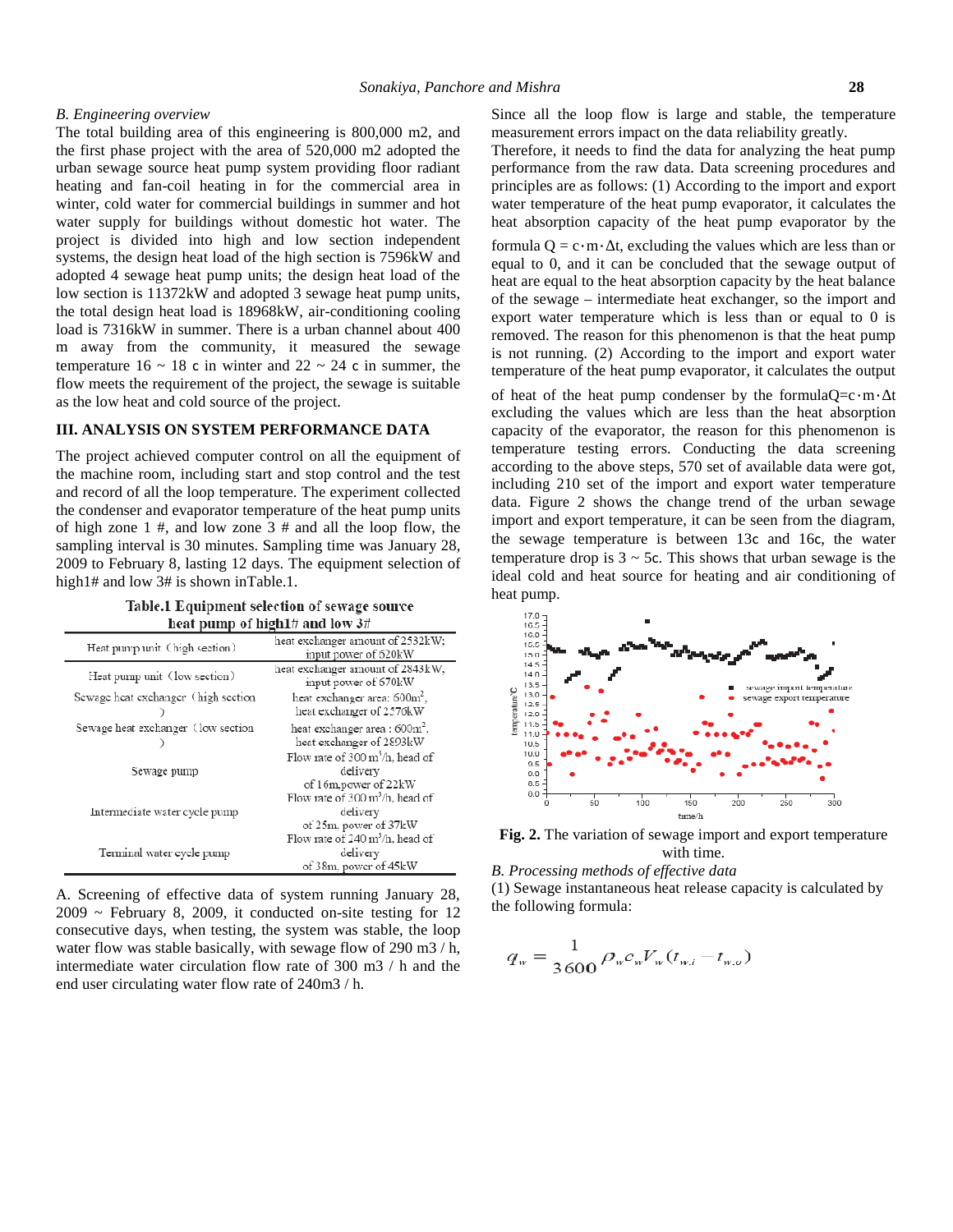Where:  $q_w$  -sewage instantaneous heat release capacity, kW;  $\rho_w$  – the sewage average density of Trunk sewers, kg/m<sup>3</sup>;  $c_w$  —the sewage average specific heat, kJ/kg. °C;  $V_w$  – the sewage flow,  $m^3/h$ ;  $t_{w,i}$ ,  $t_{w,o}$  – the sewage import and export temperature, °C.

(2) Instantaneous heat absorption capacity of evaporator of

import and export temperature,  $^{\circ}\mathbb{C}$ .<br>
(2) Instantaneous heat absorption capacity of evaporator of Units p the import power when units are heating. C. Heating operation analysis in winter Performance analysis of sewage heat exchanger Sewage heat exchanger is the key equipment of the sewage source heat pump heating system, the level of the heat transfer coefficient is the key issue to the normal operation. In this paper, the import and export temperature of heat exchanger and the flow of the sewage and the intermediate water were measured. During the test, the flow of the sewage and the intermediate water was stable respectively, they were 290 m3 / h and 300 m3 / h. Fig. 3 shows the change of the heat transfer capacity and heat transfer coefficient of sewage heat exchanger with time.



**Fig. 3.** The variation of the heat transfer capacity and heat transfer coefficient of sewage heat exchanger with time.

We can see from Fig.3, the heat transfer capacity of the sewage heat exchanger was about 1300kW, the heat transfer coefficient was about  $740$ w/m<sup>2</sup>. The heat transfer coefficient was smaller than the design value; the reason was that the load of the user was so small that the heat transfer capacity of the heat exchanger got smaller. Performance analysis of heat pump units



**Fig.4.** The variation of the import and export temperature of evaporator and condenser with time.

The change of the import and export temperature of evaporator and condenser with time affects the instantaneous heat absorption capacity and heat release capacity of the heat pump units directly. Fig.4 shows the change of the import and export temperature of evaporator and condenser with time. We can see from Fig.4, the average import temperature of the evaporator was about 10c, the average export temperature was about 6.5c, and the temperature difference was about 3.5c. The average import temperature of the condenser was about 34 c, the average export temperature was about 39c, and the temperature difference was about 5c. From (2), (3), and (7), we can know the heat pump power consumption; the instantaneous heat absorption capacity and the instantaneous heating capacity fluctuated with time. By the measured data, it was calculated that the average heat absorption consumption was about 1200kW, the average heating capacity was about 1720 kW, and the average power consumption was 515.5kW. Fig.5 shows the change curve of the instantaneous performance coefficient of the heat pump units with time during the heating test (January 28, 2009 ~ February 8, 2009). The heating performance coefficient of the heat pump units can be calculated by the formula (4).